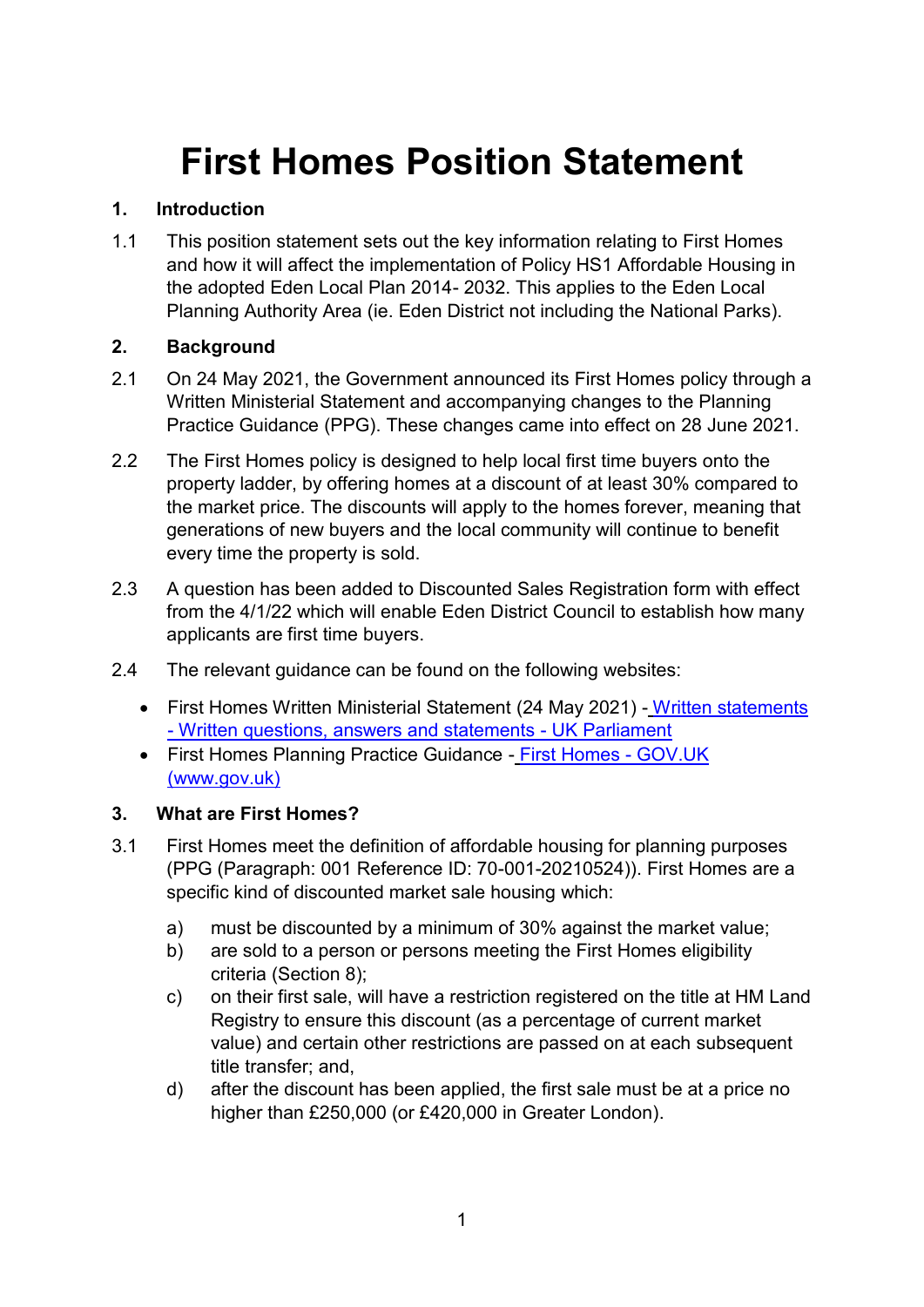## **4. Delivering First Homes in Eden**

- 4.1 First Homes are the government's preferred discounted market tenure and should account for at least 25% of all affordable housing units delivered by developers through planning obligations.
- 4.2 The Eden Local Plan 2014-2032 requires a proportion of housing on residential developments to be affordable housing as detailed in Table 1.

| Location                                                                                            | <b>Number of</b><br>dwellings | Affordable housing required                                         |  |
|-----------------------------------------------------------------------------------------------------|-------------------------------|---------------------------------------------------------------------|--|
| Penrith                                                                                             | Fewer than<br>11 dwellings    | No affordable housing or<br>financial contribution.                 |  |
|                                                                                                     | 11 or more<br>dwellings       | 30% of the units built on site<br>should be for affordable housing. |  |
| Alston, Appleby, Kirkby Stephen,<br>a Key Hub or Smaller Village and<br>Hamlet                      | Fewer than 6<br>dwellings     | No affordable housing or<br>financial contribution.                 |  |
|                                                                                                     | 6 to 10<br>dwellings          | A financial contribution<br>(commuted sum)                          |  |
|                                                                                                     | 10 or more<br>dwellings       | 30% of the units built on site<br>should be for affordable housing. |  |
| Other Rural Areas (outside of the<br>settlements listed in Policy LS1,<br>Eden Local Plan 2014-2032 | At least one<br>dwelling      | All the units built on site should<br>be for affordable housing.    |  |

**Table 1: Affordable housing requirements**

- 4.3 Where the Local Plan requires affordable housing to be provided on-site, 30% of the units should meet the National Planning Policy Framework definition of Affordable Housing. Of this 30% a minimum of 25% should be First Homes. The remainder of the affordable homes should be delivered in line with the proportions set out in Policy HS1<sup>1</sup> – 70% affordable rented units and 30% intermediate units and ensuring that 10% of the overall number of homes are an affordable home ownership product on major developments as set out in the NPPF.
- 4.4 For example, a development of 100 homes would be expected to provide 30 affordable homes to comply with Local Plan policy. 25% of these 30 affordable homes should be First Homes (8 homes). The remainder of the affordable

<sup>1</sup> <sup>1</sup> In the explanatory text to Policy HS1 of the [Eden Local Plan 2014-2032](https://www.eden.gov.uk/media/5032/edenlocalplan2014-2032finalwithoutforeword.pdf)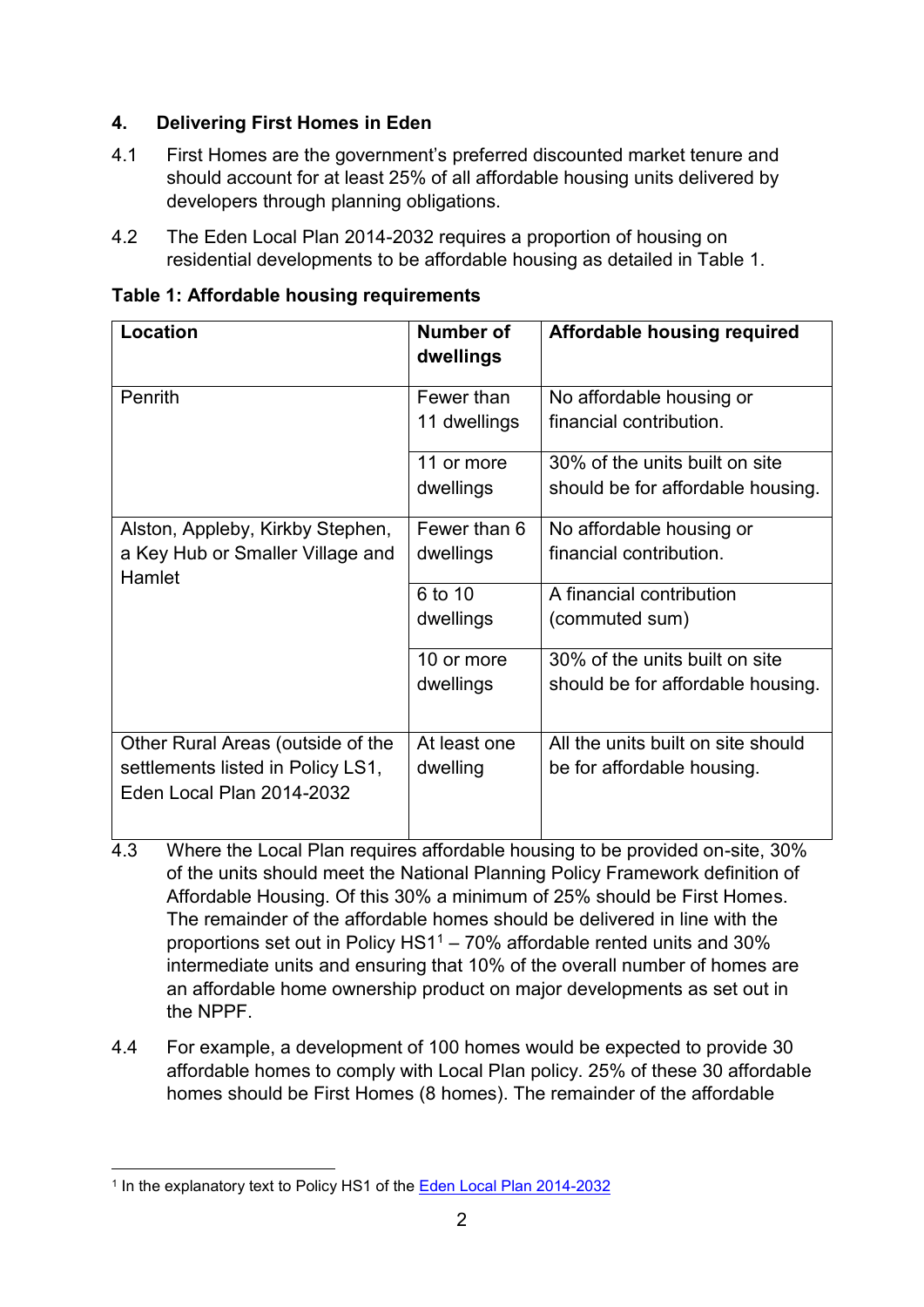homes (22 homes) should be split between affordable rented units (70% - 15 homes) and intermediate units (30% - 7 homes).

- 4.5 Where First Homes are required on site applicants should provide evidence that the value captured for affordable housing is the same as under Policy HS1 before the First Homes policy was introduced<sup>2</sup>. This means that the total value of the discount achieved on affordable housing across the whole scheme should be the same as before 25% of affordable housing was required to be First Homes. An example of calculating the value captured on a scheme is provided in Appendix 3.
- 4.6 If the value captured is lower when First Homes are provided applicants must provide an increased amount of affordable rented units and/or intermediate units for sale to ensure the value is the same. The preference is for the additional affordable units to be provided on-site but a financial contribution may be considered appropriate if an applicant can demonstrate that providing the extra units on-site is unviable or impractical. If the value captured is higher a reduced amount of affordable rented units and/or intermediate units for sale may be provided. The type of affordable housing to be increased or reduced must be decided through negotiation with Development Management and Housing officers and will take into account local need and the location of the site.
- 4.7 Where affordable housing is to be provided on-site applicants must submit an affordable housing statement with the planning application. The affordable housing statement should set out information regarding affordable housing, including First Homes, in accordance with the Housing Supplementary Planning Document (April 2020)<sup>3</sup>.
- 4.8 Where cash contributions for affordable housing are secured instead of onsite units, a minimum of 25% of these contributions will be used to secure First Homes. This will be monitored through the annual Infrastructure Funding Statement.

# **5. Legal mechanisms**

- 5.1 To qualify as a First Homes there should be a Section 106 agreement, agreed prior to granting planning permission, securing the necessary restrictions on the use and sale of the property<sup>4</sup>.
- 5.2 The S106 agreement will include a Mortgagee Exclusion Clause to ensure appropriate protection for lenders and encourage competitive lending rates. The Mortgagee Exclusion Clause ensures that a regulated financial institution which has provided the finance necessary to support the purchase of a First Home (the Mortgagee) is not bound by the requirement to sell the home under the First Homes criteria to a person meeting the First Homes eligibility criteria

<sup>1</sup> <sup>2</sup> First Homes - [GOV.UK \(www.gov.uk\)](https://www.gov.uk/guidance/first-homes) - Paragraph: 014 Reference ID: 70-014-20210524

<sup>&</sup>lt;sup>3</sup> Appendix 6 - [Housing Supplementary Planning Document \(SPD\) \(eden.gov.uk\)](https://www.eden.gov.uk/media/5721/housing_spd_april_2020.pdf)

<sup>4</sup> [First Homes: Model Section 106 Agreement \(for developer contributions\) -](https://www.gov.uk/government/publications/first-homes-model-section-106-agreement-for-developer-contributions?utm_medium=email&utm_campaign=govuk-notifications&utm_source=34361185-84bd-4302-8689-0f5fb2aed2e4&utm_content=immediately) GOV.UK (www.gov.uk)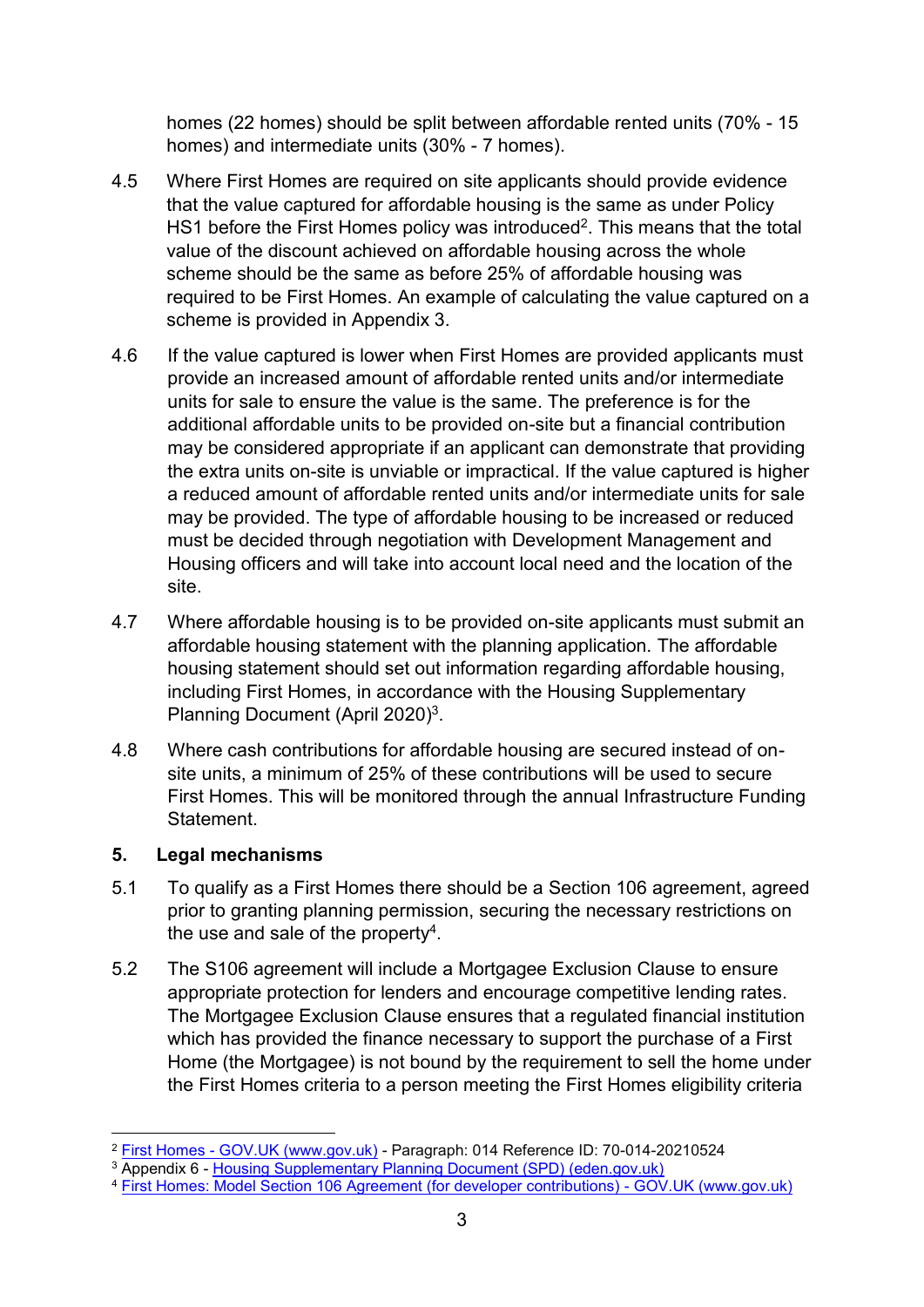in the event that they are enforcing their security against the property, if this occurs the property will cease to be a First Home. Once the Mortgagee has recovered the funds due to them under the security documentation, any remaining proceeds from the sale must be used to reimburse the local authority for the loss of the First Home from their area.

- 5.3 In addition, when a First Home is sold by the developer to the first owner, the following restriction is to be entered onto the title register identifying the unit as a First Home and ensuring that the title cannot be transferred to another owner unless the relevant local authority certifies to HM Land Registry that the First Homes criteria and eligibility criteria have been met, including the discounted sale price.
- 5.4 "No disposition of the registered estate (other than a charge) by the proprietor of the registered estate or by the proprietor of any registered charge, not being a charge registered before the entry of this restriction, is to be registered without a certificate signed by [Local Authority] of [address] or their conveyancer that the provisions of clause XX (the First Homes provision) of the Transfer dated [Date] referred to in the Charges Register have been complied with or that they do not apply to the disposition"

#### **6. Transitional arrangements**

- 6.1 Under the transitional arrangements of the implementation of First Homes policy the following exemptions will apply:
	- Sites with full or outline planning permissions already in place or determined (or where a right to appeal against non-determination has arisen) before 28 December 2021;
	- Applications for full or outline planning permission where there has been significant pre-application engagement which are determined before 28 March 2022.
	- Applications made under section 73 of the Town and Country Planning Act 1990, to amend or vary an existing planning permission.
- 6.2 The PPG states that significant pre-application engagement "means any substantive discussions between the local planning authority and the applicant relating to the proposed quantity or tenure mix of affordable housing contribution associated with that application" (Paragraph: 021 Reference ID: 70-021-20210524). The Council provides a pre-application advice service (for which there is a charge). Due to the nature of pre-application advice provided by the Council, which usually doesn't involve 'substantive discussions', the Council considers that it is unlikely that the 28th March 2022 date will apply in most instances.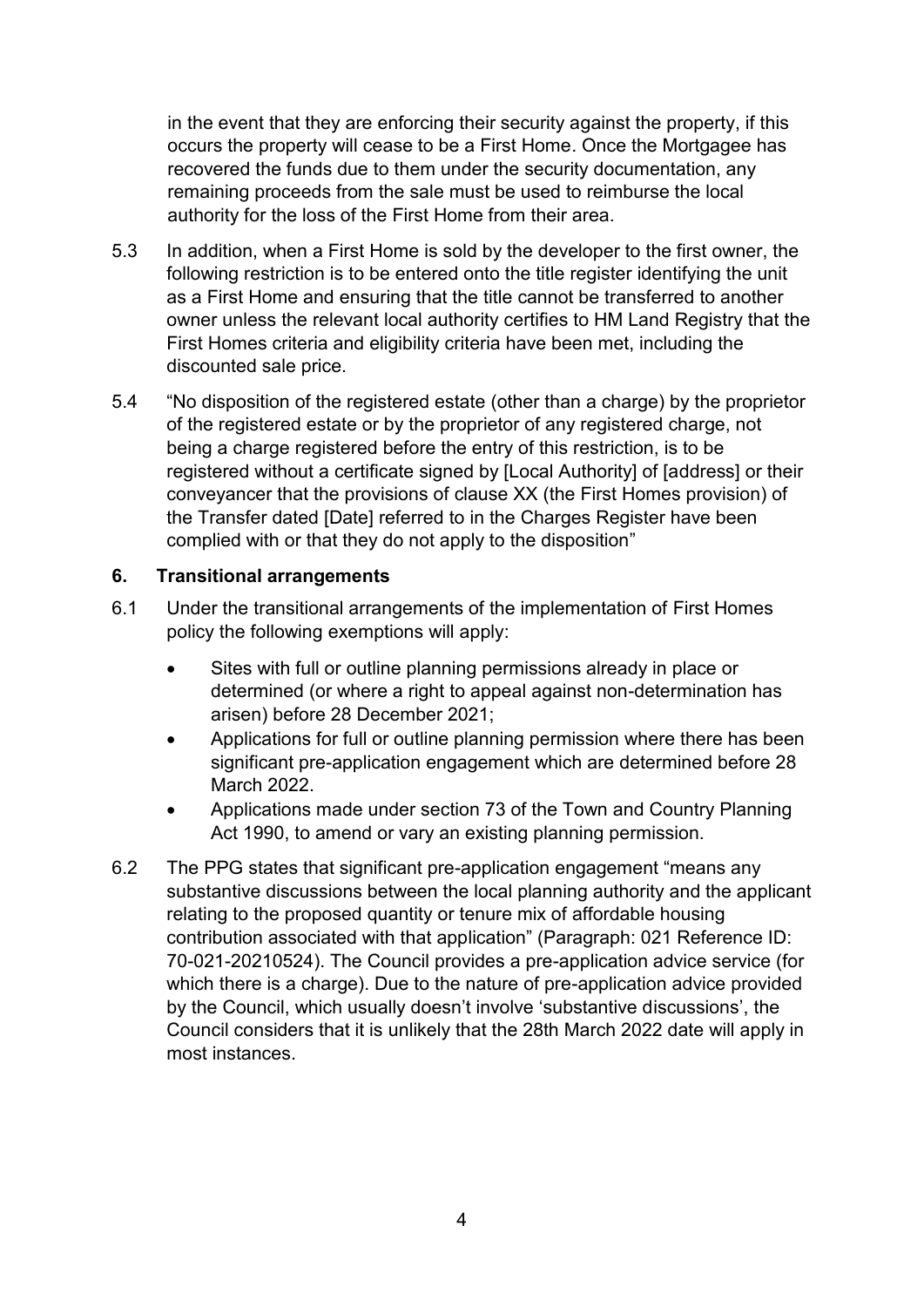## **7. Discount and cap**

- 7.1 First Homes must be sold at 40% below the open market value<sup>5</sup>.
- 7.2 After the 40% discount has been applied, the first sale must be at a price no higher than 60% of the mean property price in Eden<sup>6</sup>.
- 7.3 The discount and cap set out in paragraphs 7.1 and 7.2 are established parameters of discounted market sale housing in Eden. Recent data continues to demonstrate a need for intermediate housing at particular price points in Eden. Affordability ratios for 2020 and 2021 (Table 2) show market house prices in Eden remain significantly above what is deemed to be an affordable level (approximately 3.5 times gross average household income).

# **Table 2 – Affordability Ratios in Eden 2020 and 2021**

|      | Mean Affordability Ratio (Eden) |                                                                                                               | Median Affordability Ratio (Eden) |                                                                                                                   |  |
|------|---------------------------------|---------------------------------------------------------------------------------------------------------------|-----------------------------------|-------------------------------------------------------------------------------------------------------------------|--|
| 2020 | 6.2                             | Eg. The mean property<br>price in Eden in 2020 was<br>approximately 6.2 times<br>the mean household<br>income | 7.2                               | Eg. The median property<br>price in Eden in 2020 was<br>approximately 7.2 times<br>the median household<br>income |  |
| 2021 | 6.9                             | Eg. The mean property<br>price in Eden in 2021 is<br>approximately 6.9 times<br>the mean household<br>income  | 8.2                               | Eg. The median property<br>price in Eden in 2021 is<br>approximately 8.2 times<br>the median household<br>income  |  |

- 7.4 The Strategic Housing and Economic Needs Assessment<sup>7</sup> sets out that a discount of 40% would be affordable to 5% more households when compared to a discount of 30%. Furthermore, Table 3 compares the approximate household income required to purchase a property at varying values and demonstrates that a 40% discount is appropriate as it allows lower value properties to be affordable for a significant percentage of local households.
- 7.5 Table 3 also shows that a cap of 60% of the mean property price prevents higher value properties from being unaffordable to the majority of Eden residents and also means the income required to afford a property at the cap is only slightly higher than the median income for Eden $^8$ .

1

<sup>5</sup> When establishing the open market value applicants should adhere to the Council's [Guidance](https://www.eden.gov.uk/media/5807/guidance_document_for_discounted_sale_housing.pdf)  [Document Discounted Sale Housing \(eden.gov.uk\).](https://www.eden.gov.uk/media/5807/guidance_document_for_discounted_sale_housing.pdf) The relevant section of the Guidance Document in included in Appendix 1 of this statement.

<sup>6</sup> Determined on an annual basis using CACI Paycheck information.

<sup>7</sup> [Strategic Housing and Economic Needs Assessment \(eden.gov.uk\)](https://www.eden.gov.uk/media/6061/final_strategic_housing_and_economic_needs_assessment_240521.pdf) (May 2021)

<sup>8</sup> February 2020 (CACI Paycheck 2020)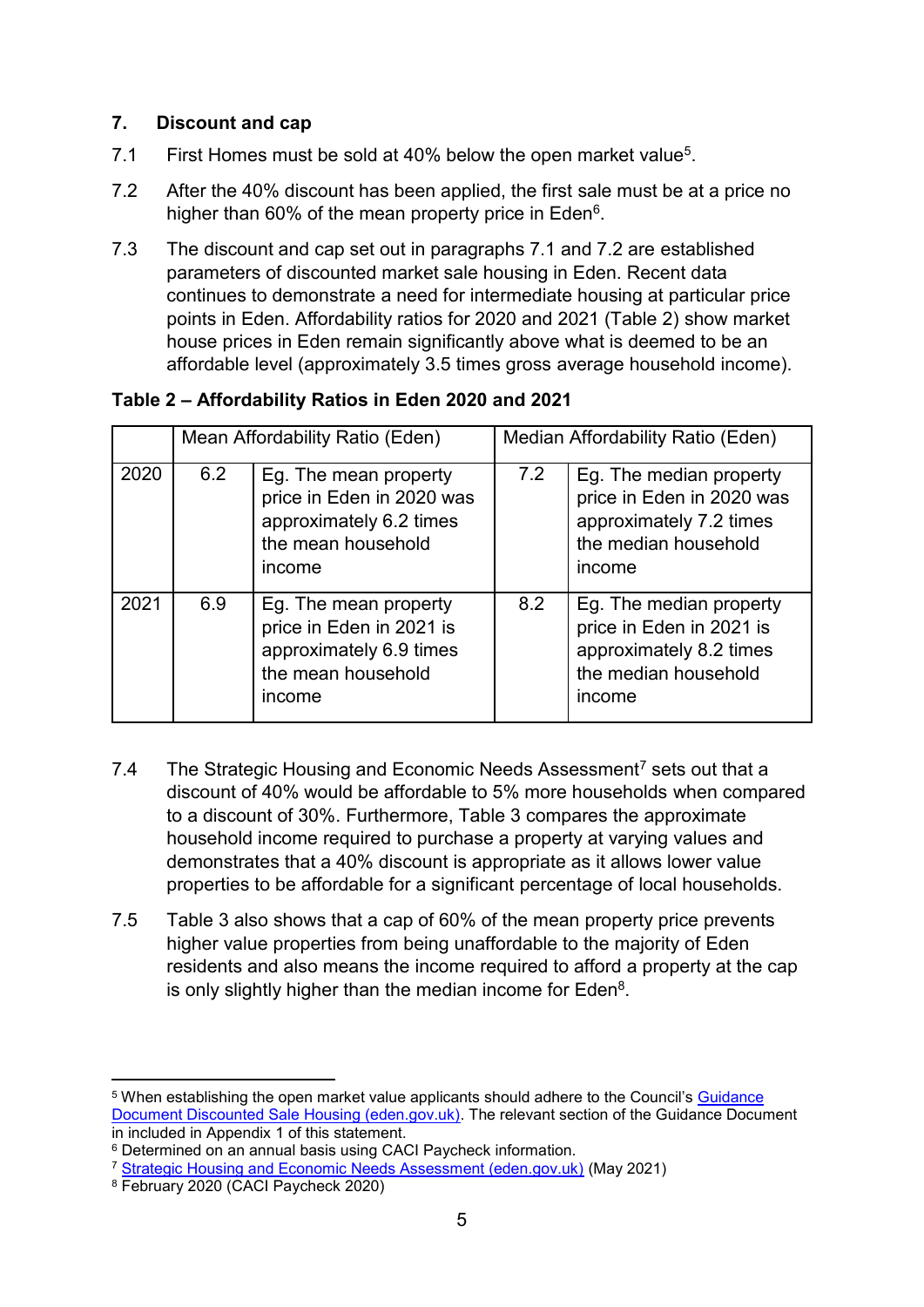## **Table 3 – Discounted Property Values**

| <b>Property Value</b>                                                                                                       | <b>Discounted</b><br>Value (60% of<br>market value) | Income<br>required<br>90% LTV,<br>3.5x income | Approximate<br>percentage of<br>households in<br>Eden <b>unable</b> to<br>afford |
|-----------------------------------------------------------------------------------------------------------------------------|-----------------------------------------------------|-----------------------------------------------|----------------------------------------------------------------------------------|
| £165,129 (lower quartile<br>property price $2020^9$ –<br>Eden District) - 60% OMV                                           | £99,077                                             | £25,477                                       | 30%                                                                              |
| £228,164 (median<br>property price $2020^{10}$ –<br>Eden District) - 60% OMV                                                | £136,898                                            | £35,202                                       | 47%                                                                              |
| £300,000 (capped at 60%<br>of average (mean)<br>property price - £237,431<br>in $2020$ – Eden District) =<br>£237,431 x 60% | £142,459                                            | £36,632                                       | 47%                                                                              |
| £300,000 (£250,000 cap<br>set out in the Planning<br>Practice Guidance)                                                     | £180,000                                            | £46,286                                       | 62%                                                                              |
| £450,000 (£250,000 cap<br>set out in the Planning<br>Practice Guidance)                                                     | £250,000                                            | £64,286                                       | 80%                                                                              |

# **8. Eligibility criteria**

## **National criteria**

- 8.1 A purchaser (or, if a joint purchase, all the purchasers) of a First Home should be a first-time buyer as defined in paragraph 6 of schedule 6ZA of the Finance Act 2003 for the purposes of Stamp Duty Relief for first-time buyers.
- 8.2 Purchasers of First Homes, whether individuals, couples or group purchasers, should have a combined annual household income not exceeding £80,000 in the tax year immediately preceding the year of purchase.
- 8.3 A purchaser of a First Home should have a mortgage or home purchase plan (if required to comply with Islamic law) to fund a minimum of 50% of the discounted purchase price.

1

<sup>9</sup> CACI Streetvalue 2020

<sup>10</sup> CACI Streetvalue 2020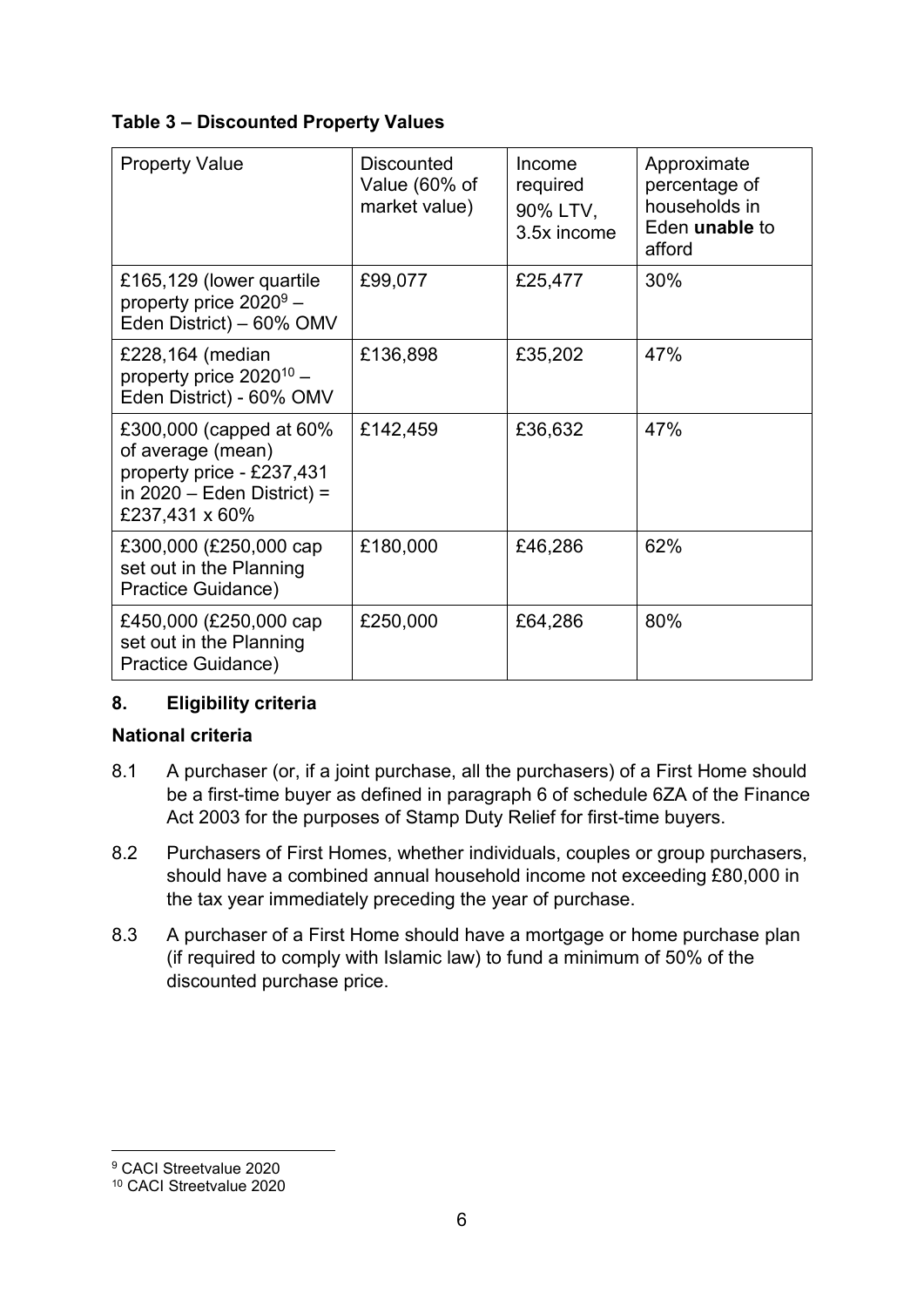# **Local criteria**

8.4 Occupancy of all First Homes will be restricted to those meeting the following local connection criteria.

## **First Homes Local Connection Criteria**

A person will be considered to meet the local occupancy conditions if immediately before taking up occupation of the First Home, they or a member of their household meets one of the following criteria:

- The person lives in Eden District and has done so for a continuous period of at least three years.
- The person works permanently in Eden District and has done so for a continuous period of at least three years.
- The person is an existing social tenant who needs to move to take up an offer of work in the district, as detailed in the Government's 'Right to Move' statutory guidance (DCLG, March 2015).
- The person has moved away but has strong established and continuous links with Eden District by reason of birth or long term immediate family connections.
- The person needs to live in Eden District because they need substantial care from a relative who has lived in the locality for at least three years, or needs to provide substantial care to a relative who has lived in the locality at least three years. Substantial care means that identified as required by a medical doctor or relevant statutory support agency.
- 8.5 The local connection criteria for First Homes will only apply for a maximum of 3 months from when a home is first marketed. If a suitable buyer has not reserved a home after 3 months, the eligibility criteria (including income caps) will revert to the national criteria set out above, to widen the consumer base. Before the local connection criteria reverts to the national criteria the owner should supply the Council with evidence that 3 months of active marketing has taken place. Once the First Home has been sold, the local connection criteria will apply again at the next sale.
- 8.6 In recognition of the unique circumstances of the Armed Forces, local connection criteria should be disapplied for all active members of the Armed Forces, divorced/separated spouses or civil partners of current members of the Armed Forces, spouses or civil partners of a deceased member of the armed forces (if their death was wholly or partly caused by their service) and veterans within 5 years of leaving the armed forces.

## **9. First Homes Exception Sites**

9.1 First Homes Exception Sites should deliver only First Homes, unless a financial appraisal provides evidence to justify the provision of a small proportion of market housing to ensure the overall viability of the site. Other types of affordable housing may be allowed on the site where there is an identified need. First Homes Exception Sites will be supported on land that is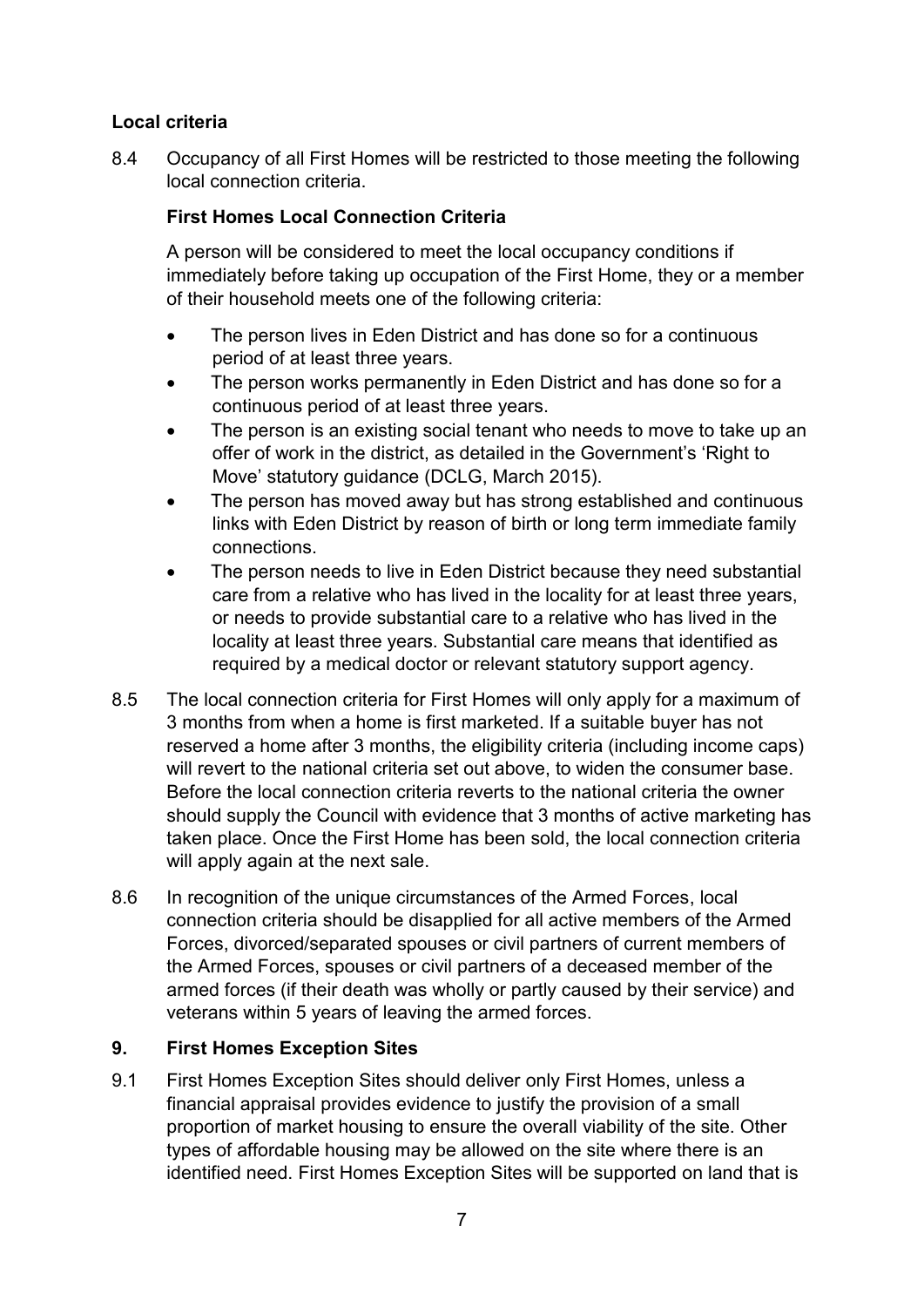not allocated in the Local Plan unless the need for such homes is already being met within the District, and will not be permitted in designated rural areas.

- 9.2 First Homes Exception Sites will only be supported in Penrith which is not a designated rural area.
- 9.3 First Homes on Rural Exception Sites will not be supported.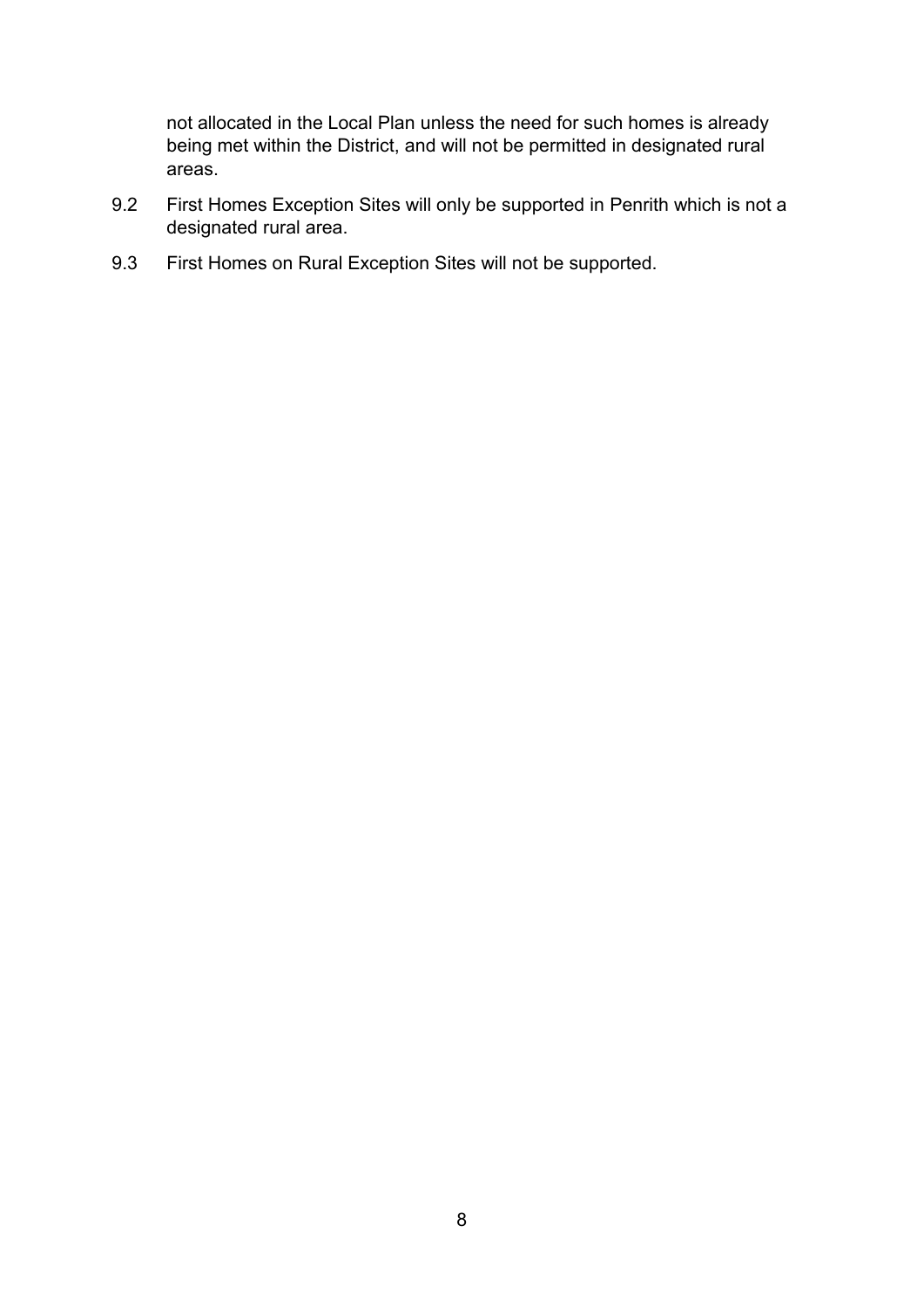## **Appendix 1: Excerpt from Guidance Document Discounted Sale Housing**

#### **B. Selling a discounted sale property**

- 2.24 The Section 106 Agreement attached to a discounted sale property will normally provide the information needed to sell your house, including:
	- stating the maximum percentage of market value you are able to advertise and sell the property;
	- obtaining a valuation;
	- who can buy the property; and
	- that the purchaser will normally have to be approved by the Council.
- Step 1: Obtaining a valuation
- 2.25 Before marketing a discounted sale property you must employ, at your own expense, an independent Royal Institute of Chartered Surveyors (RICS) registered chartered surveyor to provide an open market valuation for the property.
- 2.26 Your chosen surveyor must know the local housing market and have experience of valuing properties in the area. They will need to complete their report using the Council's standard Valuation Template which is available to download from Eden District Councils website.
- 2.27 If your surveyor does not use the standard format the valuation will be rejected and your surveyor will have to resubmit it in the prescribed format.
- 2.28 Completed valuations will be verified by the Council in the first instance; in the event of any dispute over the valuation, an independent RICS qualified valuer will be appointed by the Council to verify the valuation.
- 2.29 If the valuation remains contested the matter will be referred to the District Valuer, whose decision on valuation will be final, with the cost being reimbursed to the Council from the vendor.
- Step 2: Applying the percentage discount
- 2.30 The scheme seeks to ensure discounted sale properties remain within reach of households on local incomes. This is achieved through a percentage discount from the open market value, enabling the purchaser to buy the whole property at a discounted price.
- 2.31 As Section 106s will differ, it will always be necessary to refer to the Section 106 Agreement for the defined "affordable price", this states the maximum percentage of market value you are able to advertise and sell your property. On older schemes the discount may be between 20% to 30% of the open market value and the "affordable price" may or may not be subject to an upper affordable price cap.
- 2.32 New build discounted sale properties sold through this scheme will be sold at a discount of 40% from the open market value. To ensure prices remain affordable to households in Eden, and within the Governments definition of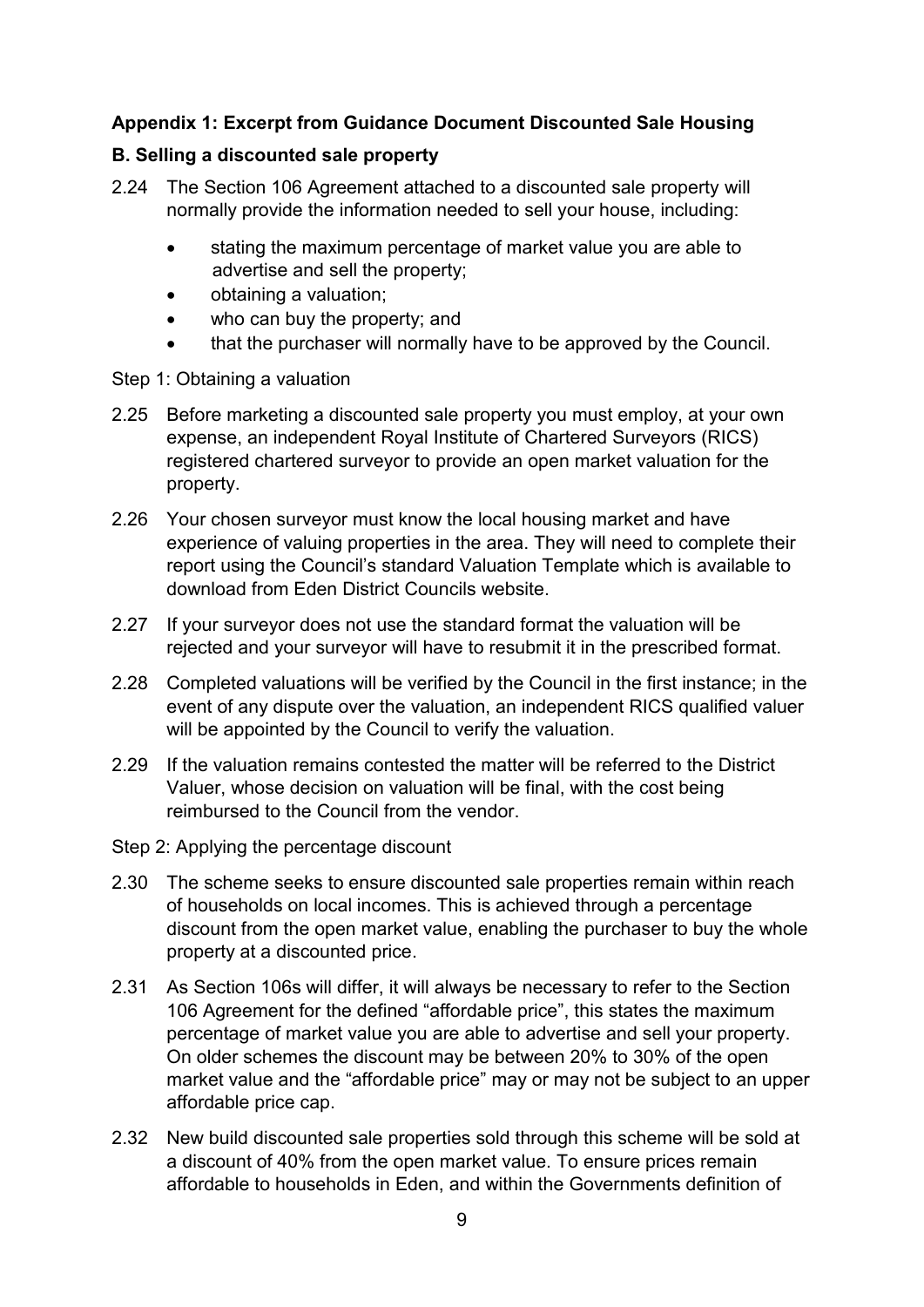'discounted market sales housing' (as set out in the National Planning Policy 9 Framework), any properties sold via this method will be capped in any event at 60% of the mean property price in Eden (based on CACI Paycheck data). This upper affordable price cap will be stated in the Section 106 Agreement.

- 2.33 The calculated affordable price cap will be updated on an annual basis.
- Step 3: Marketing and Sales
- 2.34 When a valuation has been agreed with the Council the property can be marketed. For all sales it is the responsibility of the vendor to market the property and to ensure that a buyer has been certified to purchase the property.
- 2.35 When a property is released for sale, or listed for sale with an estate agent, we will notify all households on the discounted sale register, full details of this process are set out within the 'Discounted Sales Procedure' section of this document.
- 2.36 Interested buyers will need to first complete a registration form to join our waiting list for discounted sale properties, before completing an application form for written approval/certification from the council in order to purchase a specific property. Further detail is set out in the 'Discounted Sales Procedure' section of this document.